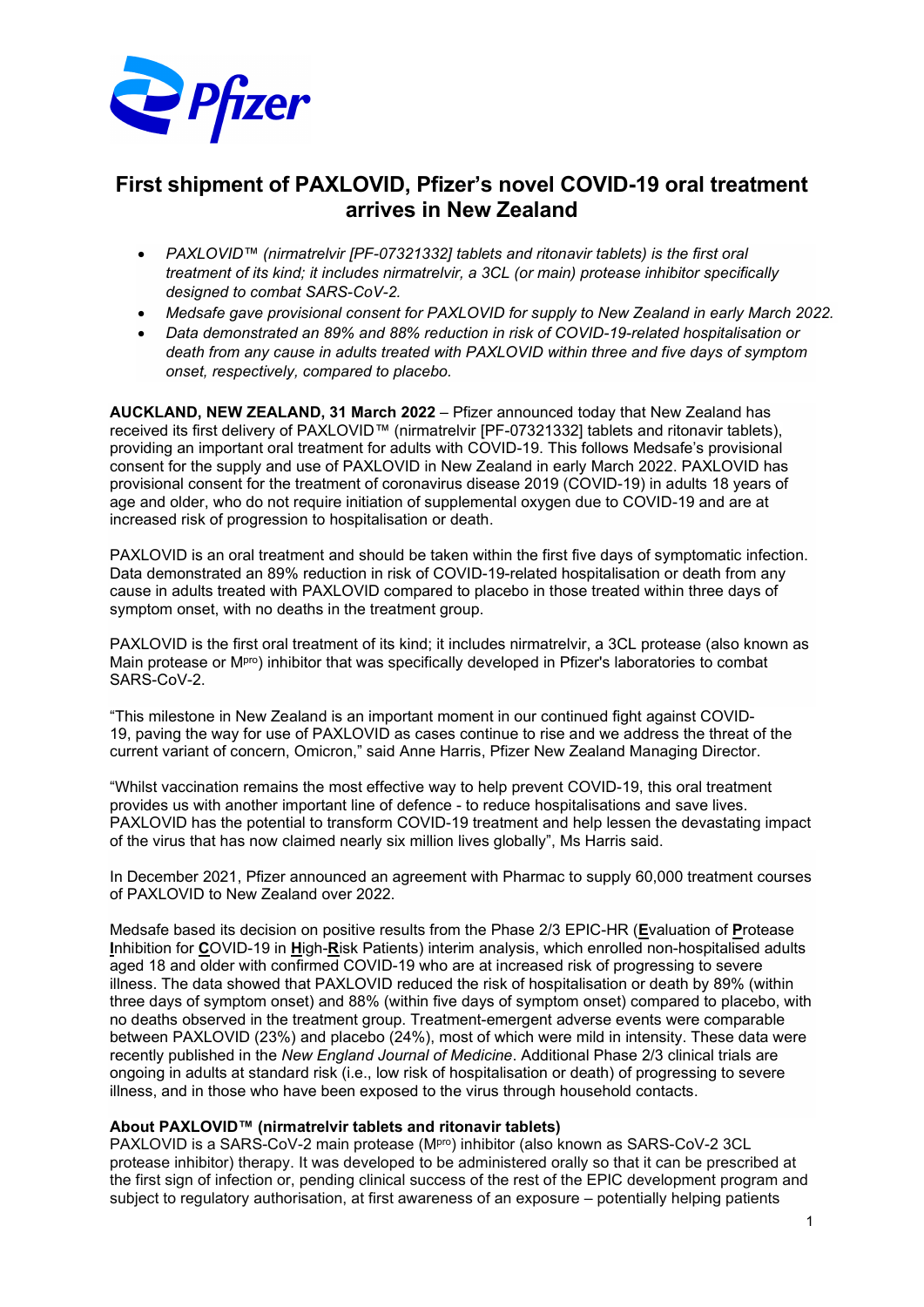avoid severe illness (which can lead to hospitalisation and death) or avoid disease development following contact with a household member who contracts COVID-19. Nirmatrelvir [PF-07321332], which originated in Pfizer laboratories, is designed to block the activity of the M<sup>pro</sup>, an enzyme that the coronavirus needs to replicate. Co-administration with a low dose of ritonavir helps slow the metabolism, or breakdown, of nirmatrelvir in order for it to remain active in the body for longer periods of time at higher concentrations to help combat the virus.

Nirmatrelvir is designed to inhibit viral replication at a stage known as proteolysis, which occurs before viral RNA replication. In preclinical studies, nirmatrelvir did not demonstrate evidence of mutagenic DNA interactions.

Current variants of concern can be resistant to treatments that work by binding to the spike protein found on the surface of the SARS-CoV-2 virus. PAXLOVID, however, works intracellularly by binding to the highly conserved MPro of the SARS-CoV-2 virus to inhibit viral replication. Nirmatrelvir has shown consistent *in vitro* antiviral activity against earlier and current variants of concern (i.e., Alpha, Beta, Delta, Gamma, Lambda, Mu, and Omicron).

PAXLOVID is generally administered at a dose of 300 mg (two 150 mg tablets) of nirmatrelvir with one 100 mg tablet of ritonavir, given twice-daily for five days. One carton contains five blister packs of PAXLOVID, as co-packaged nirmatrelvir tablets with ritonavir tablets, providing all required doses for a full five-day treatment course.

#### **Our Commitment to Equitable Access**

Pfizer is committed to working toward equitable access to PAXLOVID for all people, aiming to deliver safe and effective antiviral therapeutics as soon as possible and at an affordable price. During the pandemic, Pfizer will offer its oral therapy through a tiered pricing approach, pending country authorisation or approval, based on the income level of each country to promote equity of access across the globe. High and upper-middle income countries will pay more than lower income countries. Pfizer continues to invest to support the manufacturing and distribution of PAXLOVID, including exploring potential contract manufacturing options. As a result of these efforts, Pfizer has raised its production projections, with the ability to produce up to 120 million courses of treatment by the end of 2022, pending global demand.

The company has initiated bilateral outreach to more than 100 countries around the world and has entered into agreements with multiple countries. Additionally, Pfizer has signed a voluntary license agreement with the Medicines Patent Pool (MPP) for its oral treatment to help expand access, pending country regulatory authorisation or approval, in 95 low- and middle-income countries that account for approximately 53% of the world's population.

#### **About the EPIC Development Program**

The EPIC (**E**valuation of **P**rotease **I**nhibition for **C**OVID-19) Phase 2/3 development program for PAXLOVID consists of four clinical trials spanning a broad spectrum of participants, including adults who have been exposed to the virus through household contacts, adults at both standard risk and high risk of progressing to severe illness, and children under the age of 18 at risk of progressing to severe disease.

In July 2021, Pfizer initiated the first of these trials, known as EPIC-HR (**E**valuation of **P**rotease **I**nhibition for **C**OVID-19 in **Hi**gh-**R**isk Patients), a randomised, double-blind study of nonhospitalised adults with COVID-19, who are at high risk of progressing to severe illness. At the recommendation of an independent Data Monitoring Committee and in consultation with the U.S. FDA, Pfizer ceased further enrollment into the study in early November 2021 due to the overwhelming efficacy demonstrated in these results. Findings from the EPIC-HR final analysis were published online in *[The New England Journal of Medicine](https://cts.businesswire.com/ct/CT?id=smartlink&url=https%3A%2F%2Fwww.nejm.org%2Fdoi%2Ffull%2F10.1056%2FNEJMoa2118542&esheet=52591565&newsitemid=20220308005987&lan=en-US&anchor=The+New+England+Journal+of+Medicine&index=4&md5=f2f19f9177308dcbe16a63aea76d6b3f)* on February 16, 2022.

In August 2021, Pfizer began the Phase 2/3 EPIC-SR (**E**valuation of **P**rotease **I**nhibition for **C**OVID-19 in **S**tandard-**R**isk Patients) study to evaluate efficacy and safety in adults with a confirmed diagnosis of SARS-CoV-2 infection who are at standard risk (i.e., low risk of hospitalisation or death). Interim data from this study have been reported. Pfizer is currently expanding the population of the ongoing EPIC-SR study by approximately 800 participants and expects to share results later this year.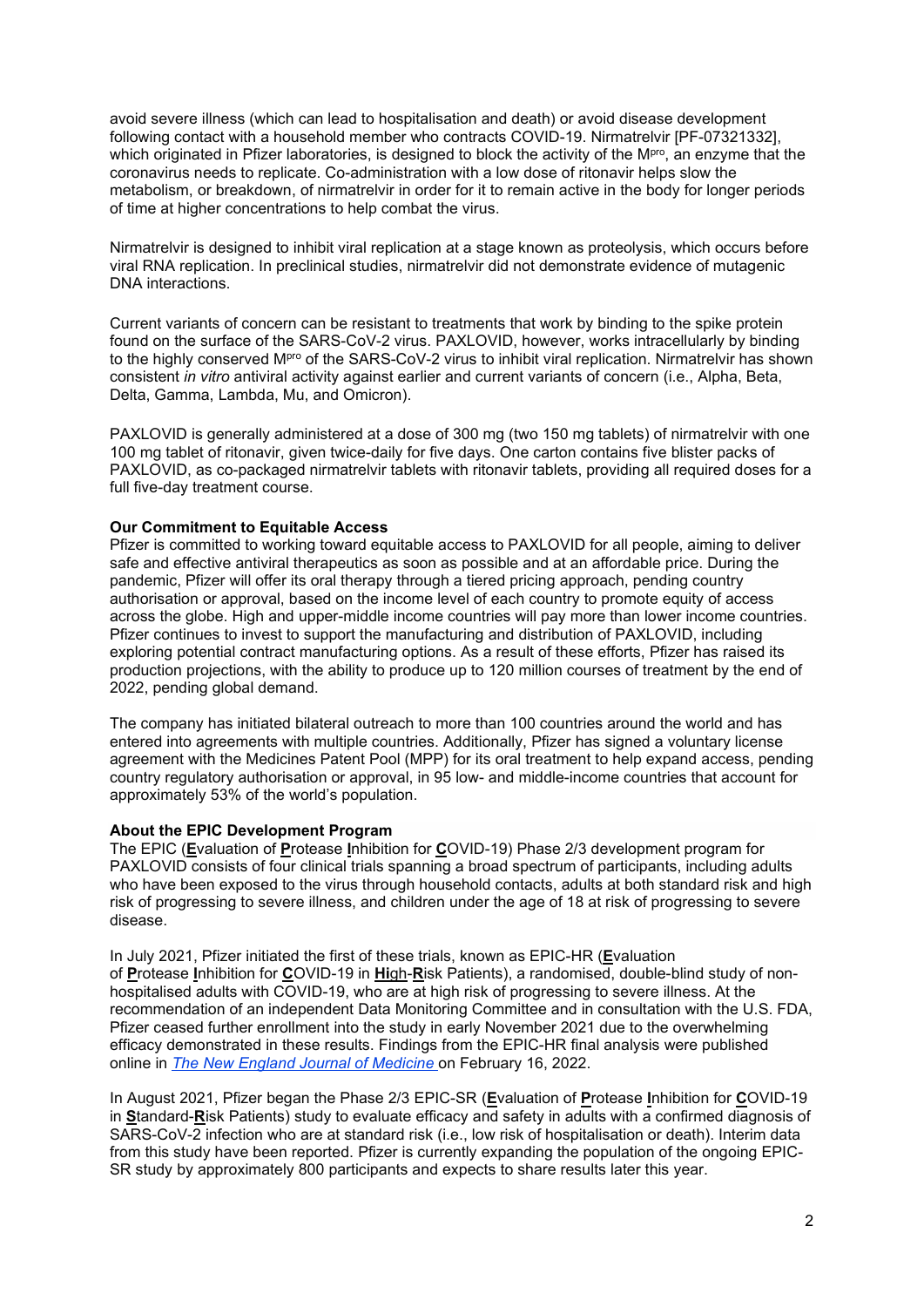In September 2021, Pfizer initiated the Phase 2/3 EPIC-PEP (**E**valuation of **P**rotease **I**nhibition for **C**OVID-19 in **P**ost-**E**xposure **P**rophylaxis) study to evaluate efficacy and safety in adults exposed to SARS-CoV-2 by a household member. This trial is also ongoing, and Pfizer expects to share results later this year.

For more information on the EPIC Phase 2/3 clinical trials for PAXLOVID, visit [clinicaltrials.gov.](https://cts.businesswire.com/ct/CT?id=smartlink&url=https%3A%2F%2Fclinicaltrials.gov%2F&esheet=52591565&newsitemid=20220308005987&lan=en-US&anchor=clinicaltrials.gov&index=5&md5=16bf8d026ad10b54a0b89757353e32c2)

### **About the EPIC-HR Final Results**

In the final analysis of the primary endpoint from all patients enrolled in EPIC-HR, an 89% reduction in COVID-19-related hospitalisation or death from any cause compared to placebo in patients treated within three days of symptom onset was observed, consistent with the interim analysis. In addition, a consistent safety profile was observed.

0.7% of patients who received PAXLOVID were hospitalised through Day 28 following randomisation (5/697 hospitalised with no deaths), compared to 6.5% of patients who received placebo and were hospitalised or died (44/682 hospitalised with 9 subsequent deaths). The statistical significance of these results was high (p<0.0001). In a secondary endpoint, PAXLOVID reduced the risk of hospitalisation or death from any cause by 88% compared to placebo in patients treated within five days of symptom onset; 0.8% of patients who received PAXLOVID were hospitalised or died through Day 28 following randomisation (8/1039 hospitalised with no deaths), compared to 6.3% of patients who received placebo (66/1046 hospitalised with 12 subsequent deaths), with high statistical significance (p<0.0001). In the overall study population through Day 34, no deaths were reported in patients who received PAXLOVID as compared to 13 deaths in patients who received placebo. In the EPIC-HR trial, in a secondary endpoint, SARS-CoV-2 viral load at baseline and Day 5 have been evaluated for 1574 patients. After accounting for baseline viral load, geographic region, and serology status, PAXLOVID reduced viral load by approximately 10-fold relative to placebo when treatment was initiated within three days of symptom onset, indicating robust activity against SARS-CoV-2 and representing the strongest viral load reduction reported to date for an oral COVID-19 agent.

Treatment-emergent adverse events were comparable between PAXLOVID (23%) and placebo (24%), most of which were mild in intensity. Fewer serious adverse events (1.6% vs. 6.6%) and discontinuation of study drug due to adverse events (2.1% vs. 4.2%) were observed in patients dosed with PAXLOVID, compared to placebo, respectively.

All other secondary endpoints for this study, which are available on [clinicaltrials.gov](https://cts.businesswire.com/ct/CT?id=smartlink&url=https%3A%2F%2Fclinicaltrials.gov%2Fct2%2Fshow%2FNCT04960202&esheet=52591565&newsitemid=20220308005987&lan=en-US&anchor=clinicaltrials.gov&index=6&md5=c517ec0962cffe61ef54885f4c92131f) (NCT04960202) and [EudraCT](https://cts.businesswire.com/ct/CT?id=smartlink&url=https%3A%2F%2Feudract.ema.europa.eu%2F&esheet=52591565&newsitemid=20220308005987&lan=en-US&anchor=EudraCT&index=7&md5=a69a078fc32509c1c9deb990796ebd2f) (2021-002895-38), were not yet available for this review.

## **About Pfizer: Breakthroughs That Change Patients' LivesTM**

At Pfizer, we apply science and our global resources to bring therapies to people that extend and significantly improve their lives. We strive to set the standard for quality, safety and value in the discovery, development and manufacture of health care products, including innovative medicines and vaccines. Every day, Pfizer colleagues work across developed and emerging markets to advance wellness, prevention, treatments and cures that challenge the most feared diseases of our time. Consistent with our responsibility as one of the world's premier innovative biopharmaceutical companies, we collaborate with health care providers, governments and local communities to support and expand access to reliable, affordable health care around the world. For more than 170 years, we have worked to make a difference for all who rely on us. For more information, please visit: [www.pfizer.co.nz](http://www.pfizer.co.nz/)

#### **Disclosure Notice**

The information contained in this release is as of 31 March 2022. Pfizer assumes no obligation to update forward-looking statements contained in this release as the result of new information or future events or developments.

This statement contains forward-looking information about Pfizer's efforts to combat COVID-19 and PAXLOVID (including a Phase 2/3 study in pediatric patients, a potential age-appropriate formulation for three additional planned cohorts of younger than 6 years old, qualitative assessments of available data, potential benefits, expectations for clinical trials, advance purchase agreements and an agreement with MPP, efforts toward equitable access, the anticipated timing of data readouts, regulatory submissions, regulatory approvals or authorisations, potential to maintain antiviral activity